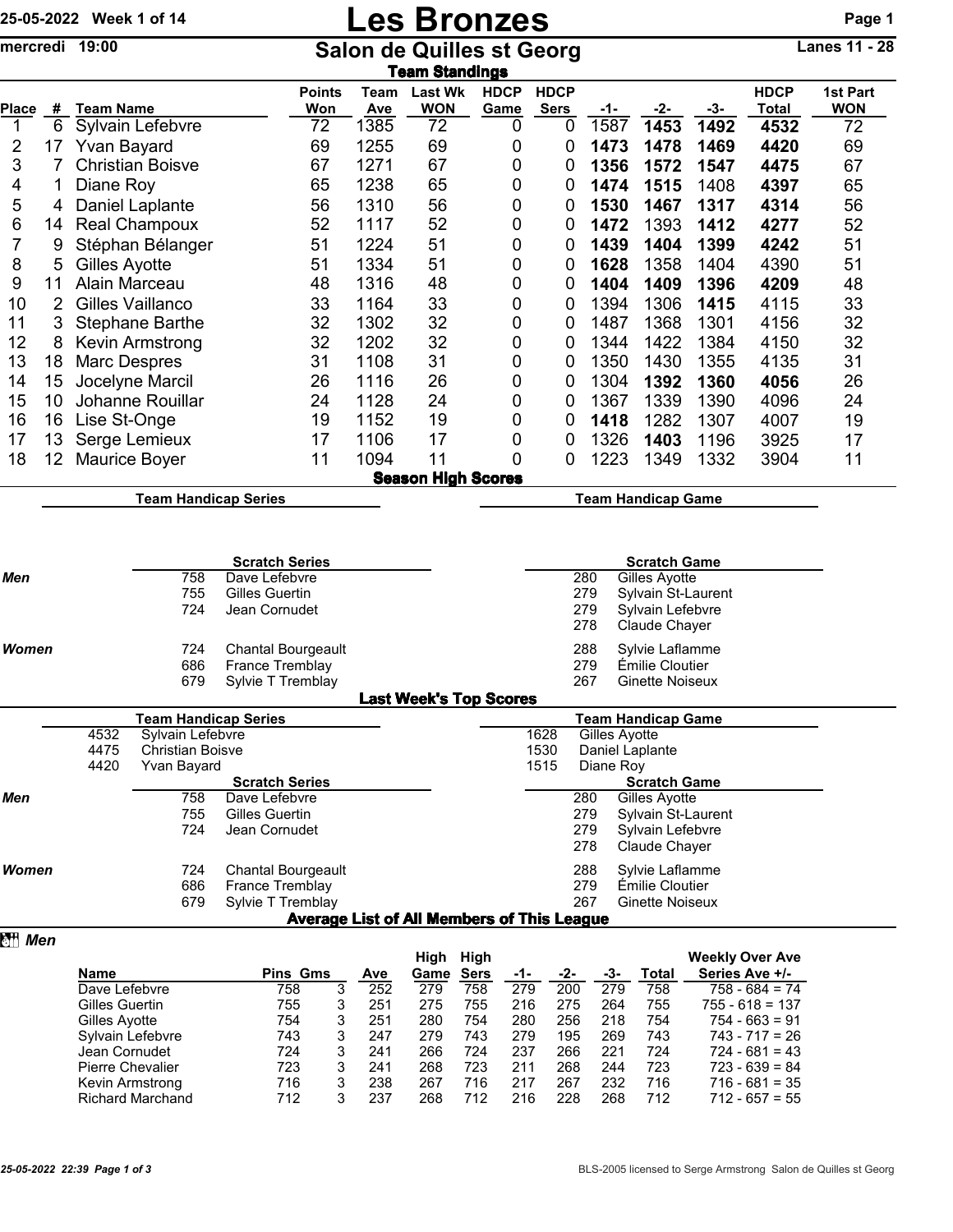| 25-05-2022 Week 1 of 14 |  |
|-------------------------|--|
|                         |  |

Les Bronzes Page 2

|                           |                 |        |       | High   | High        |              |      |              |       | <b>Weekly Over Ave</b> |
|---------------------------|-----------------|--------|-------|--------|-------------|--------------|------|--------------|-------|------------------------|
| Name                      | <b>Pins Gms</b> |        | Ave   | Game   | <b>Sers</b> | -1-          | -2-  | -3-          | Total | Series Ave +/-         |
| Claude Chayer             | 704             | 3      | 234   | 278    | 704         | 233          | 193  | 278          | 704   | $704 - 675 = 29$       |
| Serge Mercier             | 698             | 3      | 232   | 247    | 698         | 237          | 247  | 214          | 698   | $698 - 651 = 47$       |
| Patrick Sauvageau         | 694             | 3      | 231   | 246    | 694         | 246          | 211  | 237          | 694   | $694 - 666 = 28$       |
| Gilles Vaillancourt       | 693             | 3      | 231   | 259    | 693         | 216          | 218  | 259          | 693   | $693 - 666 = 27$       |
| <b>Christian Boisvert</b> | 689             | 3      | 229   | 269    | 689         | 193          | 227  | 269          | 689   | $689 - 696 = -7$       |
| Sylvain St-Laurent        | 688             | 3      | 229   | 279    | 688         | 279          | 170  | 239          | 688   | $688 - 690 = -2$       |
| Daniel Laplante           | 688             | 3      | 229   | 257    | 688         | 235          | 257  | 196          | 688   | $688 - 720 = -32$      |
| Dany Hamelin              | 679             | 3      | 226   | 257    | 679         | 257          | 224  | 198          | 679   | $679 - 714 = -35$      |
| Robert Levesque           | 674             | 3      | 224   | 247    | 674         | 193          | 234  | 247          | 674   | $674 - 660 = 14$       |
| Serge Champagne           | 674             | 3      | 224   | 240    | 674         | 240          | 228  | 206          | 674   | 674 - 645 = 29         |
| Yvan Bayard               | 667             | 3      | 222   | 236    | 667         | 236          | 218  | 213          | 667   | $667 - 609 = 58$       |
| Alexandre Dubé-Ouellet    | 665             | 3      | 221   | 234    | 665         | 219          | 234  | 212          | 665   | $665 - 666 = -1$       |
| Maxime Roy                | 661             | 3      | 220   | 228    | 661         | 217          | 228  | 216          | 661   | $661 - 687 = -26$      |
| Jocelyn Couture           | 660             | 3      | 220   | 232    | 660         | 232          | 216  | 212          | 660   | $660 - 627 = 33$       |
| Lucien Gagne              | 660             | 3      | 220   | 246    | 660         | 201          | 213  | 246          | 660   | $660 - 687 = -27$      |
| Dany Beaulac              | 650             | 3      | 216   | 237    | 650         | 223          | 190  | 237          | 650   | $650 - 672 = -22$      |
| Serge Forget              | 649             | 3      | 216   | 241    | 649         | 175          | 233  | 241          | 649   | $649 - 606 = 43$       |
| Real Champoux             | 647             | 3      | 215   | 229    | 647         | 211          | 229  | 207          | 647   | $647 - 651 = -4$       |
| Dominic Arpin             | 647             | 3      | 215   | 247    | 647         | 200          | 247  | 200          | 647   | $647 - 669 = -22$      |
| Stephan Belanger          | 634             | 3      | 211   | 237    | 634         | 222          | 237  | 175          | 634   | $634 - 675 = -41$      |
| Sylvain Hebert            | 628             | 3      | 209   | 269    | 628         | 269          | 183  | 176          | 628   | $628 - 645 = -17$      |
| Laurent Tougas            | 626             | 3      | 208   | 225    | 626         | 213          | 188  | 225          | 626   | $626 - 660 = -34$      |
| Michel Beliveau           | 614             | 3      | 204   | 217    | 614         | 217          | 191  | 206          | 614   | $614 - 636 = -22$      |
| Maurice Boyer             | 613             | 3      | 204   | 229    | 613         | 188          | 196  | 229          | 613   | $613 - 573 = 40$       |
| Alain Marceau             | 608             | 3      | 202   | 217    | 608         | 191          | 200  | 217          | 608   | $608 - 705 = -97$      |
| Jacques Tremblay          | 605             | 3      | 201   | 217    | 605         | 190          | 198  | 217          | 605   | $605 - 624 = -19$      |
| Robert Fontaine           | 603             | 3      | 201   | 217    | 603         | 217          | 183  | 203          | 603   | $603 - 570 = 33$       |
| Emilien Lamontagne        | 590             | 3      | 196   | 205    | 590         | 205          | 202  | 183          | 590   | $590 - 645 = -55$      |
| <b>Felix St-Pierre</b>    | 585             | 3      | 195   | 225    | 585         | 190          | 170  | 225          | 585   | $585 - 666 = -81$      |
| <b>Patrick St-Pierre</b>  | 578             | 3      | 192   | 195    | 578         | 191          | 195  | 192          | 578   | $578 - 648 = -70$      |
| Stephane Barthe           | 575             | 3      | 191   | 207    | 575         | 187          | 181  | 207          | 575   | $575 - 735 = -160$     |
| Pierre Desormaux          | 573             | 3      | 191   | 236    | 573         | 134          | 236  | 203          | 573   | $573 - 570 = 3$        |
| Jean-claude Drouin        | 570             | 3      | 190   | 208    | 570         | 208          | 191  | 171          | 570   | $570 - 576 = -6$       |
| Denis Lefebvre            | 553             | 3      | 184   | 219    | 553         | 219          | 190  | 144          | 553   | $553 - 639 = -86$      |
| Sylvain Casavant          | 539             | 3      | 179   | 205    | 539         | 205          | 146  | 188          | 539   | $539 - 645 = -106$     |
| Serge Lemieux             | 535             | 3      | 178   | 236    | 535         | 174          | 236  | 125          | 535   | $535 - 657 = -122$     |
| Pierre Chartier           | 523             | 3      | 174   | 201    | 523         | 201          | 137  | 185          | 523   | $523 - 672 = -149$     |
| Tony Digenova             | 520             | 3      | 173   | 180    | 520         | 180          | 173  | 167          | 520   | $520 - 645 = -125$     |
| Henri-Paul Lessard        | 517             | 3      | 172   | 198    | 517         | 169          | 150  | 198          | 517   | $517 - 606 = -89$      |
| Richard Lévesque          | 513             | 3      | 171   | 173    | 513         | 169          | 171  | 173          | 513   | $513 - 576 = -63$      |
| Jean St-Onge              | 482             | 3      | 160   | 179    | 482         | 179          | 160  | 143          | 482   | $482 - 453 = 29$       |
| Michel Boily              | 457             | 3      | 152   | 204    | 457         | 124          | 204  | 129          | 457   | $457 - 528 = -71$      |
| Gilles Beaulieu           | 398             | 3      | 132   | 143    | 398         | 143          | 128  | 127          | 398   | 398 - 636 = -238       |
|                           | 0               | 0      | bk210 | 0      | 0           |              | a210 | a210         | 630   | $630 - 630 = 0$        |
| Michel Jubinville         | 0               |        | bk196 |        |             | a210<br>a196 |      |              | 588   | $588 - 588 = 0$        |
| Marc Despres              | 0               | 0      |       | 0      | 0           |              | a196 | a196<br>a190 |       |                        |
| Marcel Bazinet            | 0               | 0<br>0 | bk190 | 0<br>0 | 0           | a190         | a190 |              | 570   | $570 - 570 = 0$        |
| <b>Guy Dubois</b>         |                 |        | bk190 |        | 0           | a190         | a190 | a190         | 570   | $570 - 570 = 0$        |
| <b>Roch Cloutier</b>      | 0               | 0      | bk190 | 0      | 0           | a190         | a190 | a190         | 570   | $570 - 570 = 0$        |
| Dany Marchand             | 0               | 0      | bk190 | 0      | 0           | a190         | a190 | a190         | 570   | $570 - 570 = 0$        |
| Claude Sergerie           | 0               | 0      | bk190 | 0      | 0           | a190         | a190 | a190         | 570   | $570 - 570 = 0$        |
| François Cournoyer        | 0               | 0      | bk190 | 0      | 0           | a190         | a190 | a190         | 570   | $570 - 570 = 0$        |
| <b>Yves Therrien</b>      | 0               | 0      | bk190 | 0      | 0           | a190         | a190 | a190         | 570   | $570 - 570 = 0$        |
| Zoel Ouellette            | 0               | 0      | bk211 | 0      | 0           | a211         | a211 | a211         | 633   | $633 - 633 = 0$        |

" *Women*

|                           |                 |   |     | High | High        |     |     |     |       | <b>Weekly Over Ave</b> |
|---------------------------|-----------------|---|-----|------|-------------|-----|-----|-----|-------|------------------------|
| <b>Name</b>               | <b>Pins Gms</b> |   | Ave | Game | <b>Sers</b> | -1- | -2- | -3- | Total | Series Ave +/-         |
| <b>Chantal Bourgeault</b> | 724             | 3 | 241 | 261  | 724         | 261 | 260 | 203 | 724   | $724 - 660 = 64$       |
| <b>France Tremblay</b>    | 686             | 3 | 228 | 236  | 686         | 224 | 236 | 226 | 686   | $686 - 585 = 101$      |
| Sylvie T Tremblay         | 679             | 3 | 226 | 256  | 679         | 175 | 256 | 248 | 679   | $679 - 579 = 100$      |
| Denise Lapointe           | 677             | 3 | 225 | 241  | 677         | 240 | 241 | 196 | 677   | $677 - 690 = -13$      |
| Josee Carelli             | 674             | 3 | 224 | 237  | 674         | 209 | 237 | 228 | 674   | $674 - 555 = 119$      |
| Diane Roy                 | 669             | 3 | 223 | 232  | 669         | 232 | 230 | 207 | 669   | $669 - 651 = 18$       |
| Diane Lamontagne          | 668             | 3 | 222 | 247  | 668         | 242 | 247 | 179 | 668   | $668 - 657 = 11$       |
| Lise St-Onge              | 666             | 3 | 222 | 246  | 666         | 213 | 207 | 246 | 666   | $666 - 672 = -6$       |
| Sylvie Laflamme           | 664             | 3 | 221 | 288  | 664         | 288 | 204 | 172 | 664   | $664 - 639 = 25$       |
| Nathalie Masson           | 663             | 3 | 221 | 258  | 663         | 258 | 250 | 155 | 663   | $663 - 663 = 0$        |
| Josee Garand              | 656             | 3 | 218 | 248  | 656         | 248 | 174 | 234 | 656   | $656 - 672 = -16$      |
|                           |                 |   |     |      |             |     |     |     |       |                        |